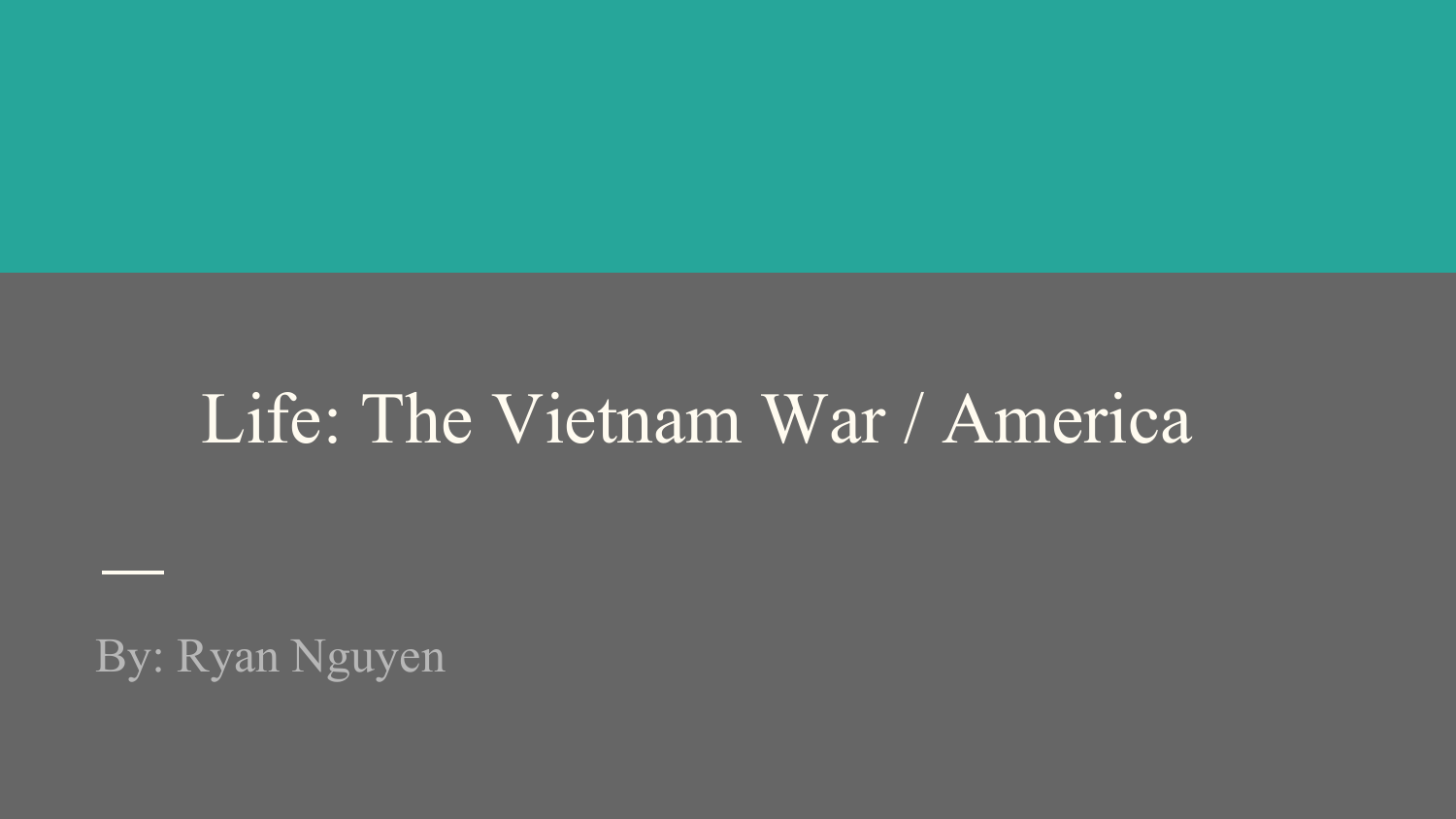#### Life during the Vietnam War

- All my interviewees were born and raised during the Vietnam War
- All were aware of the war going on around them although were not directly affected
- Memories of many people going off to fight (young men) often to never come back
	- Near the end of the war 1975: "My dad's youngest brother came home with bullet shells as gifts and then left to go back to the war...and that was the last time I saw him." - Aunt Phuong
- Fighting got intense near the end of the war everywhere in the South
	- Memories of going into the mountains or to a safe house to hide from the bombings from the Viet Cong
	- After the Fall of Saigon, the communist government took over and the country was in shambles
	- Many witnessed dead bodies and destroyed buildings everywhere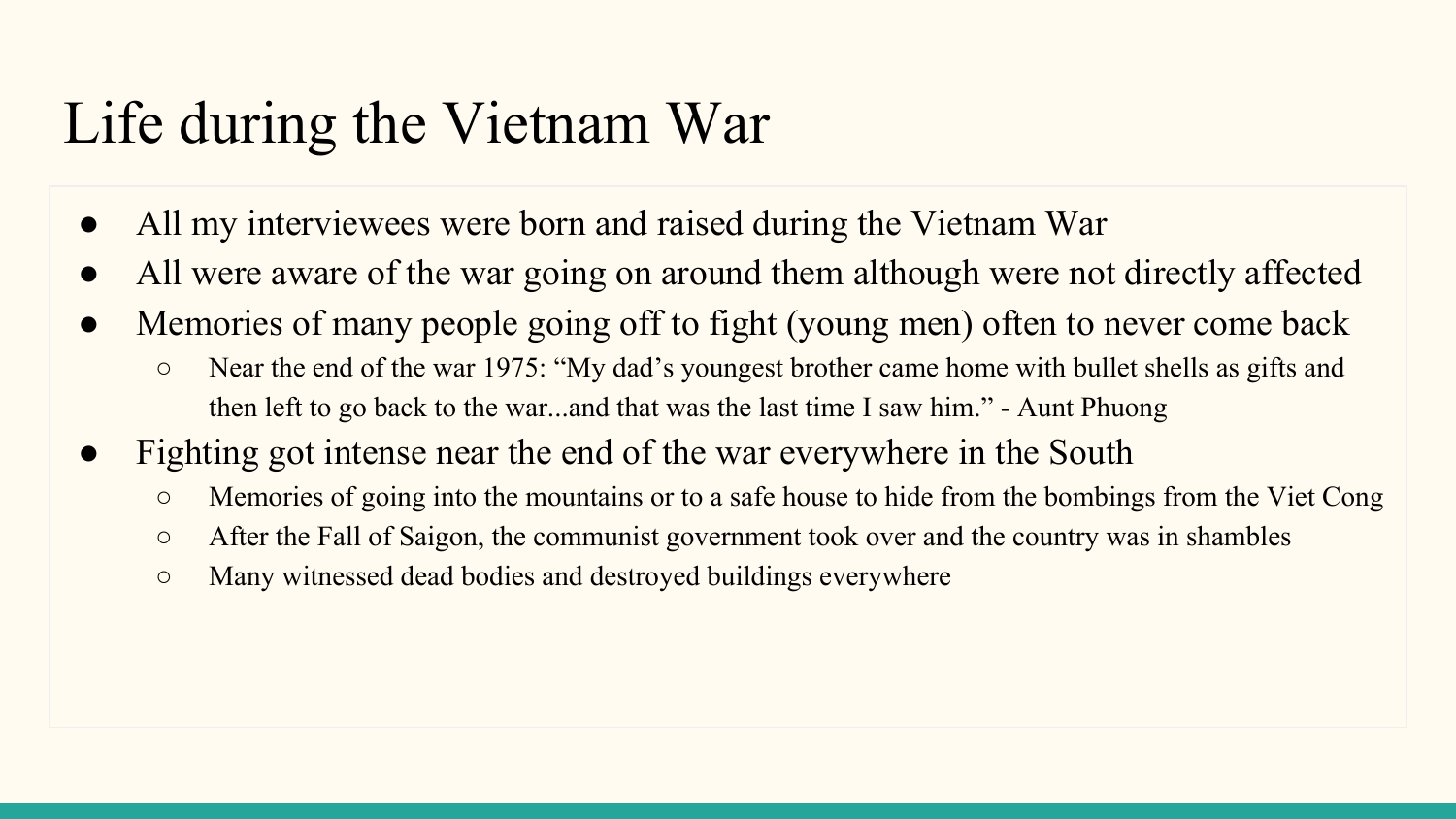### Escape?

- "Die or survive and be happy" Aunt Phuong
- "The idea of America sounded great because there was chocolate, Fiji apples, anything a kid could dream of. America sounded like heaven on earth" - Uncle Hoang
	- Anything would sound better than the present conditions they were dealing with in Vietnam
- Rumors of US boats on the ocean waiting to rescue people
	- Due to US intervention, the US was known/rumored to take people in
- Highly dangerous
	- Can get caught in imprisoned if caught by the communist government
	- $\circ$  Die on the ocean, small fishing boats meant for a few people with  $\sim$ 70 people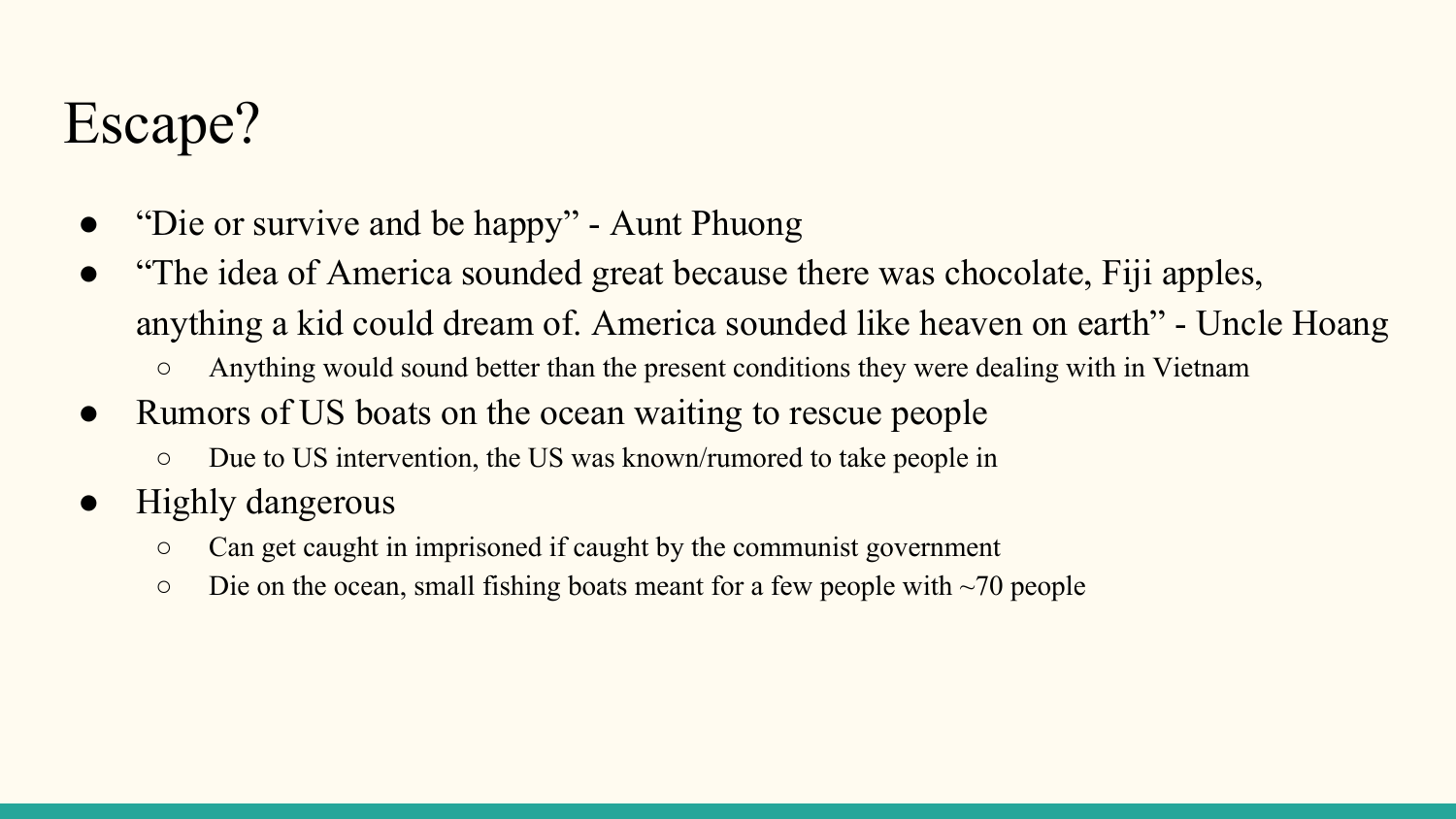#### Childhood

- Many were born and raised during the Vietnam War (Nov. 1955 April 30, 1975)
- "Even amid the horrors of war, people continue to live their lives" Espiritu
	- The war was "normal" to them as children while they grew up
	- Although there is a war, their lives go on like nothing is wrong
		- Many romanticized the old Vietnam, Uncle Don says "it was beautiful" and he gets emotional remembering the past since it was so nice although there was a war
	- Never knew anything better, America was glorified
- Many escaped Vietnam as children, not even adults yet
	- In one of the first waves of refugees, 45.9% of the refugees were children
	- Interviewees: Many escaped Vietnam under the age of 17 years old
- As a child, left Vietnam (everything you knew) behind and went to a new country
- Complex childhood, war was normal yet still had to continue their lives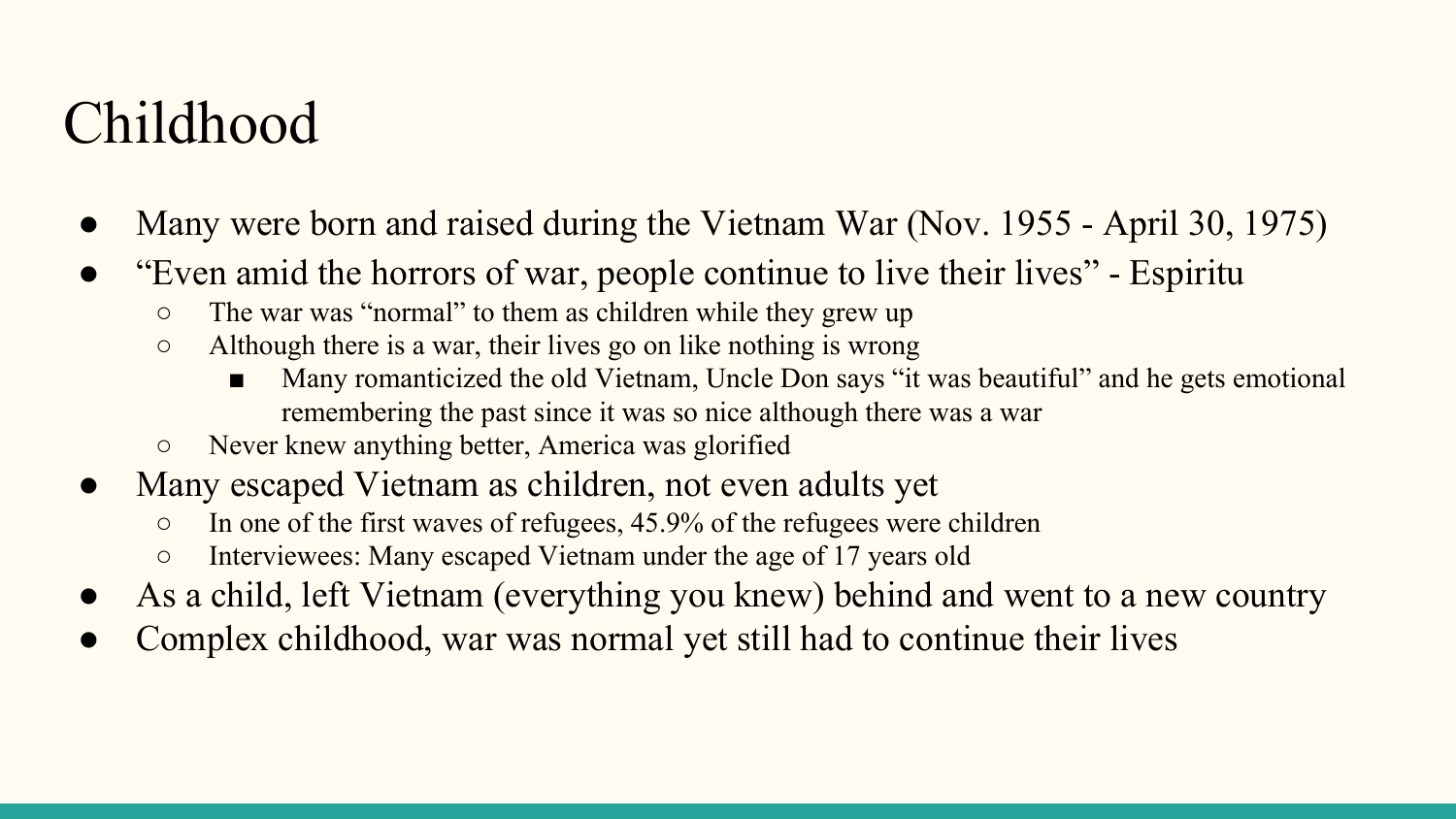#### Importance of Education

- The refugees who were "fortunate" to come over at a young age went through the American education system
	- Achieved bright futures by working hard in studies and taking jobs that came their way
- Those without an education (college dropout / 4-year degree) had it harder
	- For Vietnamese women, beauty school was a very popular option
		- Not much need for much English and fairly easy job
		- Many Vietnamese women already did this and recommended it to friends/family
	- Those who came to America at an older age without a formal education had to take up any job
		- Often working under another relative
		- Work with low skills: restaurant, nanny, janitor, etc.
- Education very important for upward mobility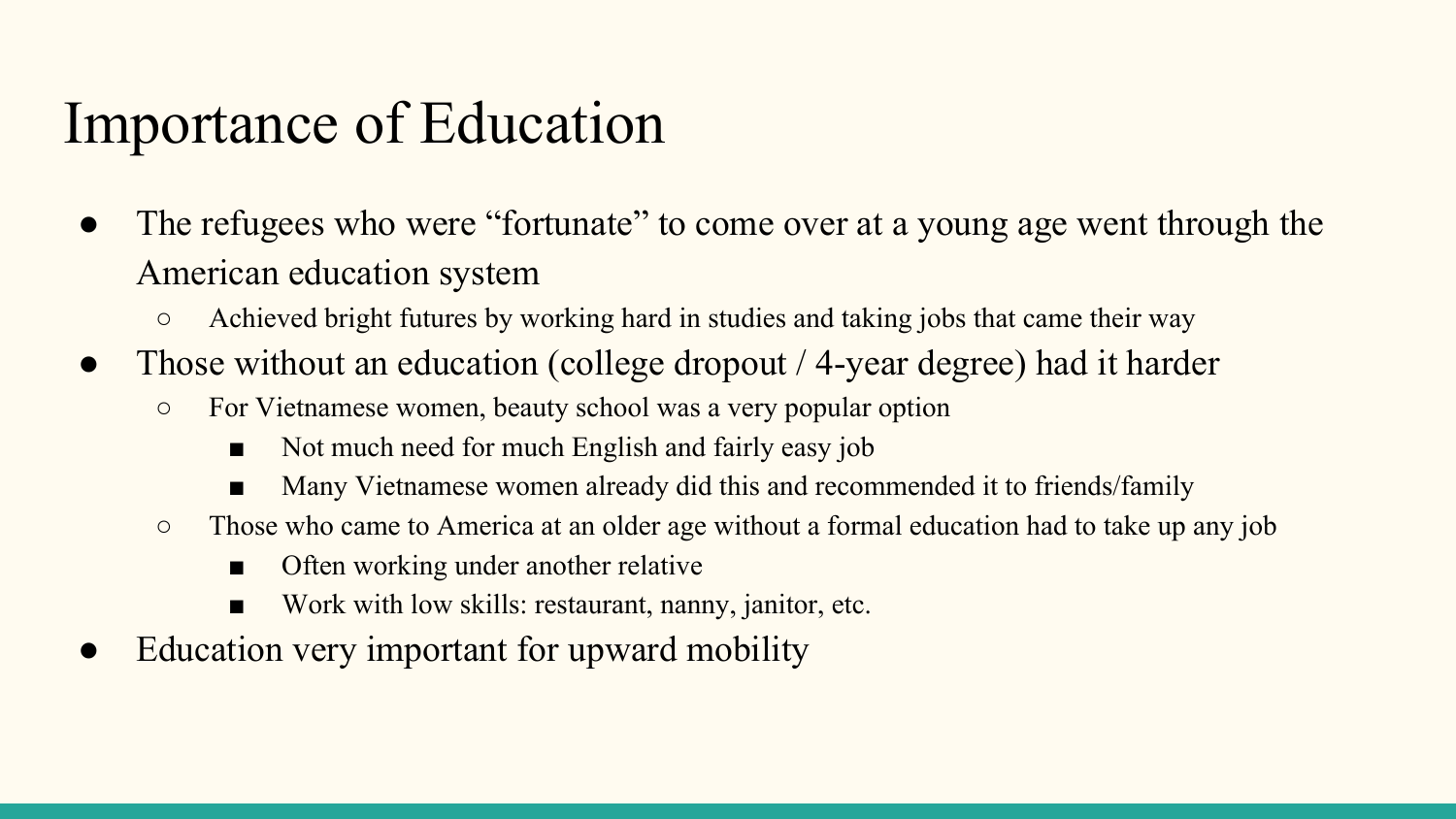## Opportunities / Gender Dynamics

- America did present many opportunities but not the only reason for women getting jobs along with men
- Everyone worked no matter the age or gender
	- Did what they could to support each other and bring in income
- Interviewees never considered being stay at home wives
- Opportunity was there, took it to support their family and siblings